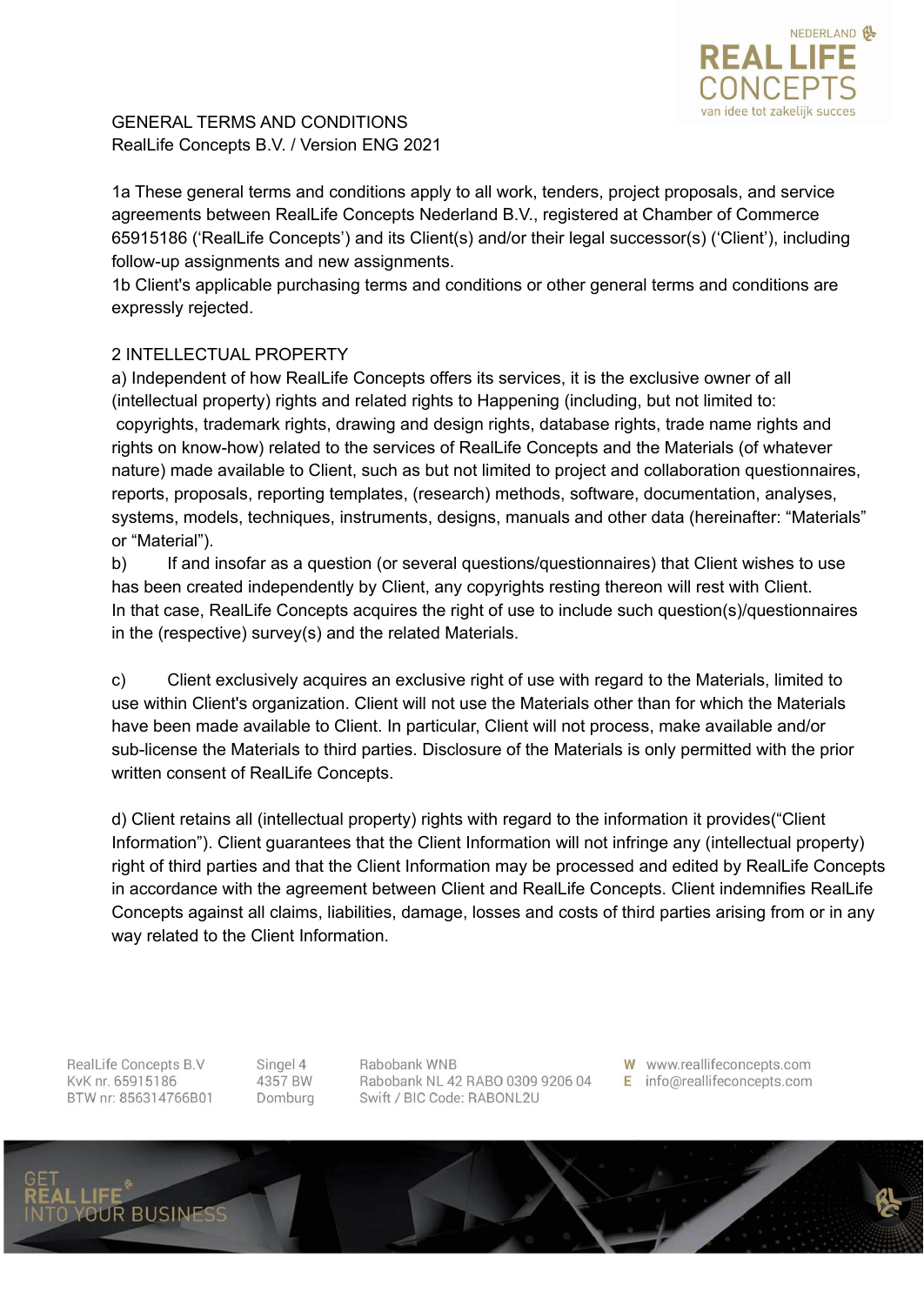

## 3 CONFIDENTIALITY

RealLife Concepts and Client are obliged to maintain the confidentiality of confidential information which they have obtained from each other (including research results, reports and information about RealLife Concepts 's models, strategies, processes and working method) within the context of their agreement or from any other source and shall not use this confidential information for purposes other than the performance of said agreement.

### 4 TERMS OF PAYMENT

- a) Payment shall be made in advance, within the term as stated on the invoice sent by RealLife Concepts , without discount or set-off. Upon expiry of this term, Client shall be in default by operation of law.
- b) In the event of the liquidation, bankruptcy or suspension of payments by Client, the obligations of Client become immediately due and payable.
- c) RealLife Concepts is at all times entitled to invoice interim costs for work that has been performed and/or costs that have been incurred up to that time.
- d) If Client wishes to have an audit by a registered accountant in connection with an invoice, cooperation will be provided. Costs of such audit will be invoiced to Client.
- e) If Client is in breach or default of (timely) performance of its obligations, all reasonable costs incurred in order to obtain payment out of court are borne by Client, including in any event legal expenses and enforcement costs and (if applicable) collection costs. If RealLife Concepts has reasonably had to incur higher costs, these costs also qualify for reimbursement.

#### 5 LIABILITY

a) In the event of failures attributable to RealLife Concepts in the performance of the services to be provided, the liability of RealLife Concepts is limited to direct loss/damage caused to Client up to the amount covered by and payable under the terms of its insurance. If the insurer for whatever reason does not pay or the loss/damage is not covered, the liability of RealLife Concepts is limited to the amount equal to the price for the provision of services that forms the basis of the agreement under which the loss/damage occurred. If the agreement covers a term that extends beyond one year, the price is set at the total remuneration for one year. The aforementioned limitation of liability ceases to apply if and insofar as the loss/damage is the result of an intentional act, gross negligence or serious negligence.

RealLife Concepts B.V KvK nr. 65915186 BTW nr: 856314766B01 Singel 4 4357 BW Domburg Rabobank WNB Rabobank NL 42 RABO 0309 9206 04 Swift / BIC Code: RABONL2U

W www.reallifeconcepts.com E info@reallifeconcepts.com